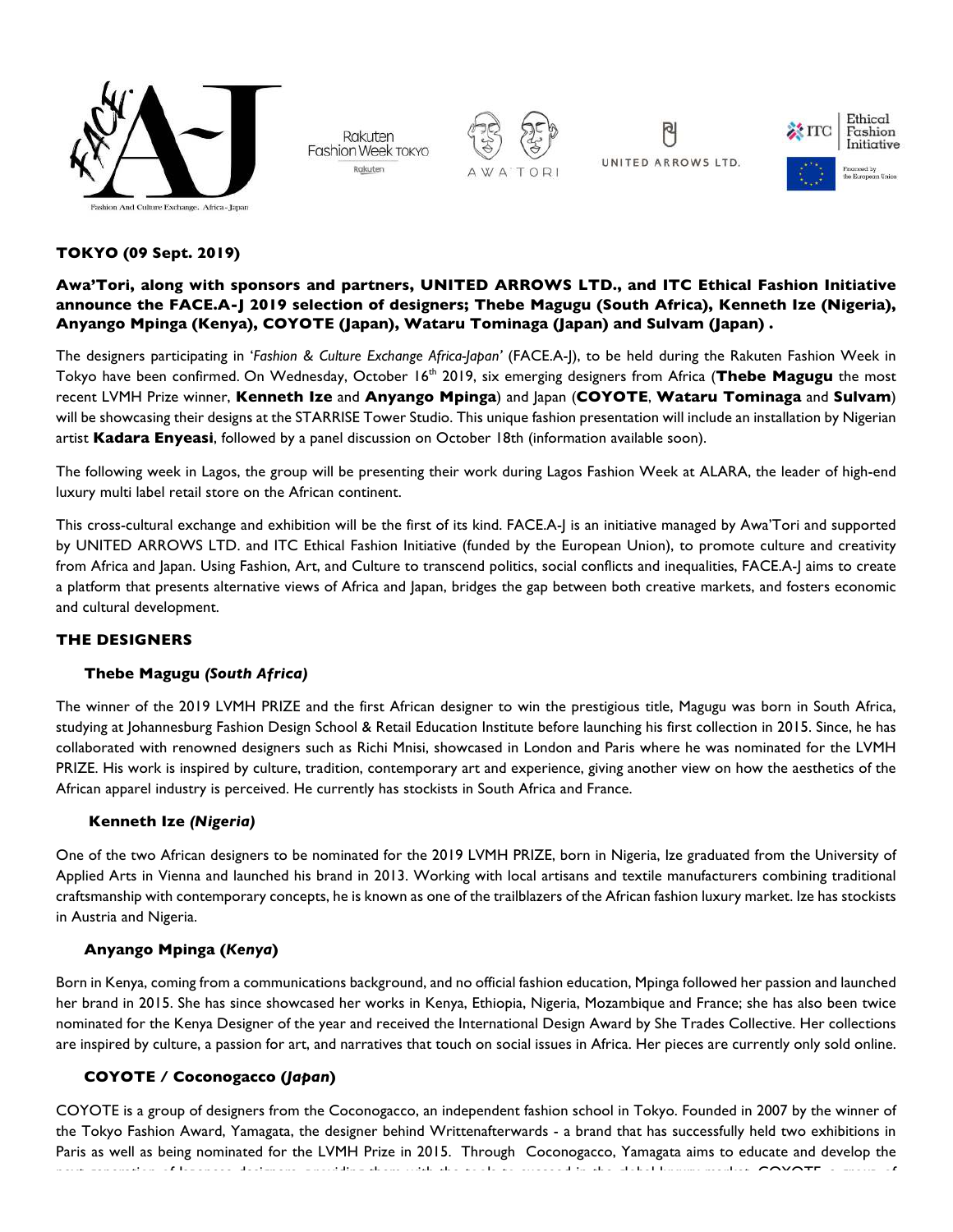## **Wataru Tominaga (***Japan***)**

From Kumamoto, Wataru Tominaga is graduate of Central Saint Martins College of Art & Design and the winner of The Grand Jury Prize Premier Vision Grand Prix at the 31st edition of the Hyeres International Festival Fashion and Photography. His bold and sometimes chaotic prints and designs are reminiscent of the 60s and 70s, the main inspiration behind his collections. Tominaga also explores the deconstruction of stereotypes in fashion and textile, and constantly seeks to create clothes which put together go against traditional representations and rules on gender, race, and age.

## **Sulvam (J***apan***)**

A former pattern maker for Yohji Yamamoto. multiple award winner, and shortlisted for the 2017 LVMH Prize, Teppei Fujita launched Sulvam in 2014. At the same time, he won the Tokyo Fashion Awards, and the "Who is on Next? Dubai" contest in 2015. Experimenting with patterns, prints, textures, and colors, Fujita's work challenges conventional fashion and the concept of genderfluidity, which is prominent in his collections. His unconventional way of developing his collection, allows him the freedom to exceptional pieces that are avant-garde, but wearable.

## **THE ART**

## **Kadara Enyeasi** *(Nigeria***)**

A 24 year old fine art photographer from Lagos, Nigeria, Enyeasi's work is influenced by an understanding of form, space and perspective, mostly due to his training as an architect. His early influences stretch from the high concept layered order of the 'five points' postulated by Le Corbusier, to the classic avant-garde portraitures of early West African photographers. Driven by a narrative, his eye, through the camera always sees something that wills the audience in; the images seeming to riff with the shadows of a serene everyday sexual provocation. His work moving forward will focus strongly on gender and sexual rights vis-a-vis institutions and these institutions' culpability in promulgating specific rights-exclusive agendas.